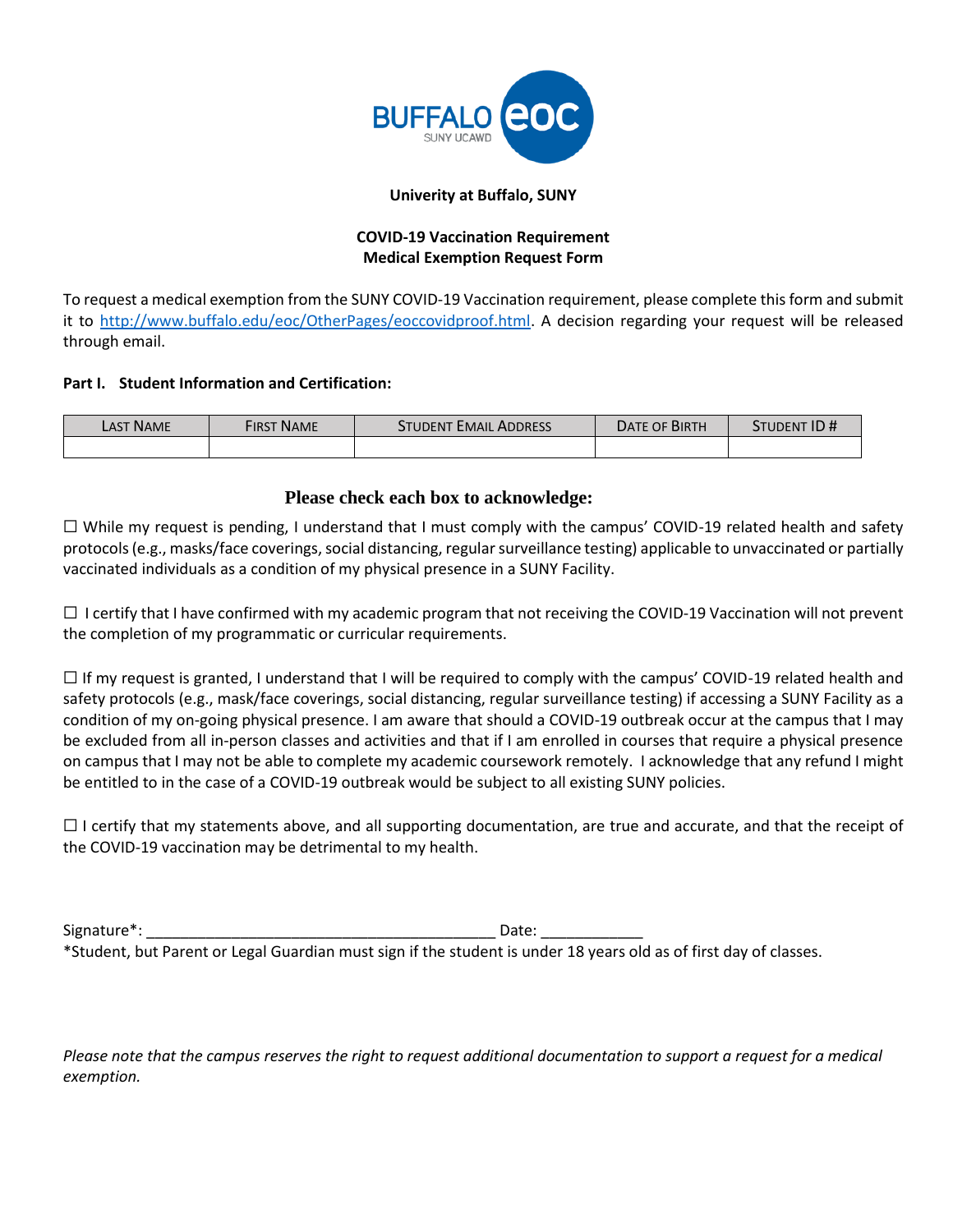## **Part II. Medical Exemption Request (to be completed by medical provider)**

A licensed medical provider (Physician, Physician's Assistant, or Nurse Practitioner) and student should review [the CDC](https://www.cdc.gov/vaccines/covid-19/clinical-considerations/covid-19-vaccines-us.html)  [guidance](https://www.cdc.gov/vaccines/covid-19/clinical-considerations/covid-19-vaccines-us.html) regarding contraindications for COVID-19 vaccines. The provider must complete Section(s) A and/or B and provide their provider information in Section C.

**Section A. Medical Provider Certification of Contraindication**: I certify that my patient (named above) cannot be vaccinated against COVID-19 because of the following contraindication:

Please select which of the medically indicated COVID-19 vaccine contraindications defined by the CDC apply:

- ☐ Severe allergic reaction (anaphylaxis) after a previous dose or to a component of the COVID-19 Vaccine, including Polyethylene Glycol (PEG). (*Describe reaction/response below and contraindication to alternative vaccines*.)
- Immediate allergic reaction to previous dose or known (diagnosed) allergy to a component of the vaccine. (*Describe reaction/response below and contraindication to alternative vaccines*). ■

Additional details on the selected option(s) above (to be completed by the medical provider):

\_\_\_\_\_\_\_\_\_\_\_\_\_\_\_\_\_\_\_\_\_\_\_\_\_\_\_\_\_\_\_\_\_\_\_\_\_\_\_\_\_\_\_\_\_\_\_\_\_\_\_\_\_\_\_\_\_\_\_\_\_\_\_\_\_\_\_\_\_\_\_\_\_\_\_\_\_\_\_\_\_\_\_\_

\_\_\_\_\_\_\_\_\_\_\_\_\_\_\_\_\_\_\_\_\_\_\_\_\_\_\_\_\_\_\_\_\_\_\_\_\_\_\_\_\_\_\_\_\_\_\_\_\_\_\_\_\_\_\_\_\_\_\_\_\_\_\_\_\_\_\_\_\_\_\_\_\_\_\_\_\_\_\_\_\_\_\_\_

\_\_\_\_\_\_\_\_\_\_\_\_\_\_\_\_\_\_\_\_\_\_\_\_\_\_\_\_\_\_\_\_\_\_\_\_\_\_\_\_\_\_\_\_\_\_\_\_\_\_\_\_\_\_\_\_\_\_\_\_\_\_\_\_\_\_\_\_\_\_\_\_\_\_\_\_\_\_\_\_\_\_\_\_

\_\_\_\_\_\_\_\_\_\_\_\_\_\_\_\_\_\_\_\_\_\_\_\_\_\_\_\_\_\_\_\_\_\_\_\_\_\_\_\_\_\_\_\_\_\_\_\_\_\_\_\_\_\_\_\_\_\_\_\_\_\_\_\_\_\_\_\_\_\_\_\_\_\_\_\_\_\_\_\_\_\_\_\_

Please note that **NONE of the following are considered contraindications** to the COVID-19 vaccine:

- Local injection site reactions to previous COVID-19 vaccines (erythema, induration, pruritus, pain).
- Expected systemic vaccine side effects in previous COVID-19 vaccines (fever, chills, fatigue, headache, lymphedema, diarrhea, myalgia, arthralgia.
- Previous COVID-19 infection.
- Vasovagal reaction after receiving a dose of any vaccination.
- **EXECT Being an immunocompromised individual or receiving immunosuppressive medications.**
- Autoimmune conditions, including Guillain-Barre Syndrome.
- Allergic reactions to anything not contained in the COVID-19 vaccine, including injectable therapies, food, pets, oral medications, latex etc. (Please note the COVID vaccine does not contain egg or gelatin).
- Alpha-gal Syndrome.
- Pregnancy, undergoing fertility treatment, intention to become pregnant or breast-feeding. (Please note the American College of Obstetricians and Gynecologists, the Society for Maternal-Fetal Medicine and the Society for Reproductive Medicine all strongly recommend COVID-19 vaccination during pregnancy).
- The medical condition of a family member or other residing in the same household as the employee.

Clinician Certification: **By completing this form, you certify that different methods of vaccinating against COVID-19 have been fully considered and that the patient has the contraindication indicated above that precludes any/all available vaccinations for COVID-19.** Information about approved medical exemptions for COVID-19 vaccination can be reviewed at<https://www.cdc.gov/vaccines/covid-19/clinical-considerations/covid-19-vaccines-us.html>